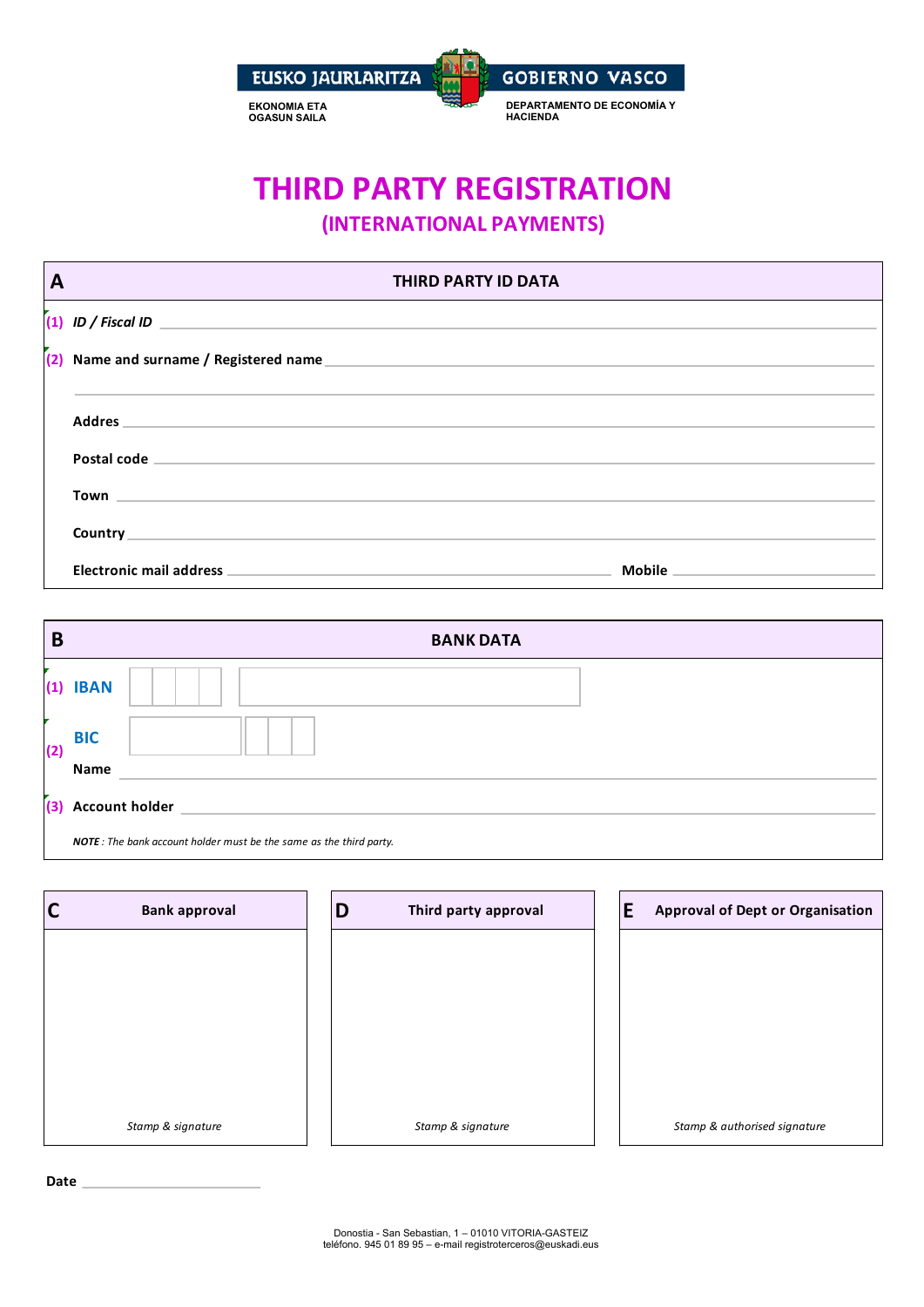

## **INSTRUCTIONS**

**A:** The individual or legal entity must be clearly identified according to the following instructions.

- **1** Individuals: national ID document, fiscal identity number or passport number in the case of foreigners. Legal entities: fiscal identification number.
- **2** Individuals: name and surname. Legal entities: registered name.

**B:** Bank data.

- **1** International bank account number (IBAN). The first two characters identify the country, the next two are control digits and the rest correspond to the account number.
- **2** Bank identification code (BIC), as well as the name thereof. The BIC corresponds to the international code that enables unique identification of each banking institution.
- **3** Name and surname for individuals and name or registered name for legal entities. The bank account holder must be the same as the third party.
- **C:** Signature and stamp of the bank certifying the bank details. The signature and stamp of the bank may be replaced by the bank document certifying that the third party owns the bank account.

**D:** Signature and stamp of the third party, certifying that the information which appears on the document is correct.

**E:** To be completed by the Administration of the Basque Country.

#### **SUPPORTING DOCUMENTATION**

A photocopy of the ID document, passport for foreigners or fiscal identity card must be presented.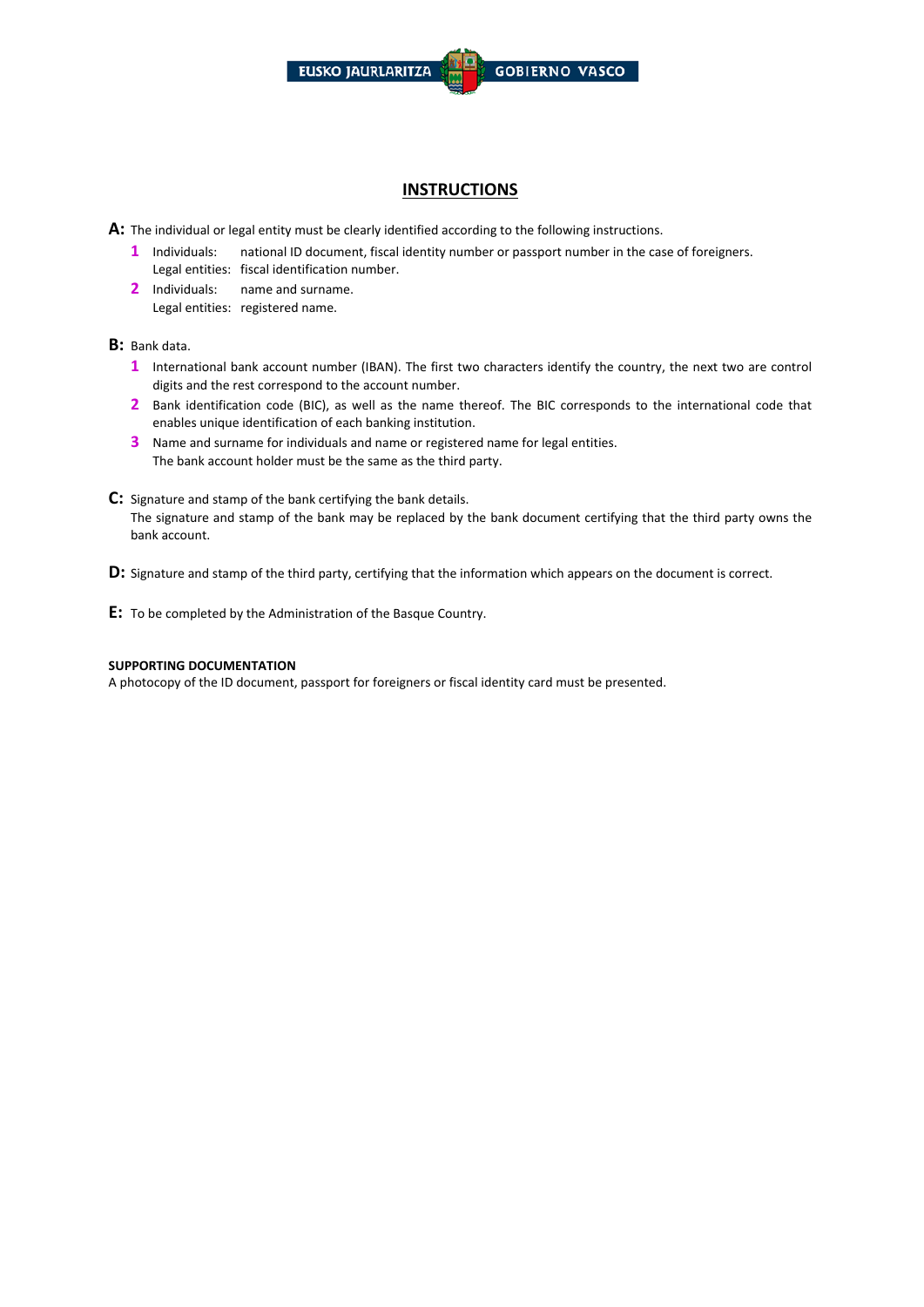

#### **DATA PROTECTION INFORMATION**

In accordance with EU Regulation 2016/679 of the European Parliament and Council of 27th April 2016 on the protection of natural persons with regard to the processing of personal data and on the free movement of such data (General Data Protection Regulation) and other current regulations in the area of data protection, vou are informed that data of a personal nature will be included in the processing activity named **"Rights and obligations of an economic nature for the general tax system of the Basque Country"**:

- 1. **Controller and contact details:** the Economic Monitoring Office of the Department of Tax and Economics of the Basque Government, which can be contacted at the postal address calle San Sebastián 1, Gasteiz, the telephone number 945018995 and the email address registroterceros@euskadi.eus
- 2. **Data Protection Delegate and contact details:** The Data Protection Delegate of the Basque Government can be contacted at the postal address C/Donostia-San Sebastián, 1, Vitoria-Gasteiz, the email address DPD-DBO@euskadi.eus and the telephone number 945018511.
- 3. **Purposes of processing:** management and accounting records for the rights and obligations of an economic nature under the general tax system of the Basque Country, as well as effecting payment and collection in compliance with tax obligations.
- 4. **Storage period:** the time necessary to fulfil the purpose for which they were collected and determine any liabilities. The stipulations of the regulations on archives and documentation will apply.
- **5. Legitimacy:** the processing is necessary to fulfil the following applicable legal obligations:
	- a) Legislative Decree 1/1997 of 11th November 1997 approving the rewritten text of the principles governing the general tax system of the Basque Country act
	- b) Legislative Decree 2/2017 of 19th October 2017 approving the rewritten text of the economic and accounting monitoring in the Basque autonomous community act
	- c) Legislative Decree 1/2011 of 24th May 2011 approving the rewritten text of current legal provisions in the area of the Basque tax regime and regulating the tax regime applicable to public sector consortia and foundations in the Basque Country
- **6. Addressees:** the personal data may be passed on to:
	- a) The provincial authorities
	- b) The public treasury and tax administration
	- c) European Union bodies
	- d) The Basque public auditing tribunal
	- e) Law courts and tribunals when so ordered
- **7. Exercise of rights:** people whose personal data are collected can exercise the following rights:
	- a) **Access:** the right to obtain confirmation from the data controller of whether or not they are processing personal data concerning them, and if so the right of access to these data.
	- b) **Correction:** the right to have inaccurate personal data concerning the subject corrected, and completed where they are incomplete, including by an additional declaration.
	- c) **Deletion (right to be forgotten):** the right to have personal data concerning the subject deleted where any of the following circumstances apply:
		- 1) The personal data are no longer necessary for the purposes for which they were collected or processed in some other way;
		- 2) The data subject withdraws the consent on which processing was based and this processing is not based on some other legal grounds;
		- 3) The data subject objects to processing and no other legitimate reasons for processing prevail;
		- 4) The personal data were obtained illicitly;
		- 5) The personal data must be deleted to meet a legal obligation;
		- 6) The personal data were obtained in connection with the range of information society services mentioned in article 8 section 1 of EU Regulation 2016/679.
		- 7) The right to have any link to the personal data deleted where there is an obligation to delete them.